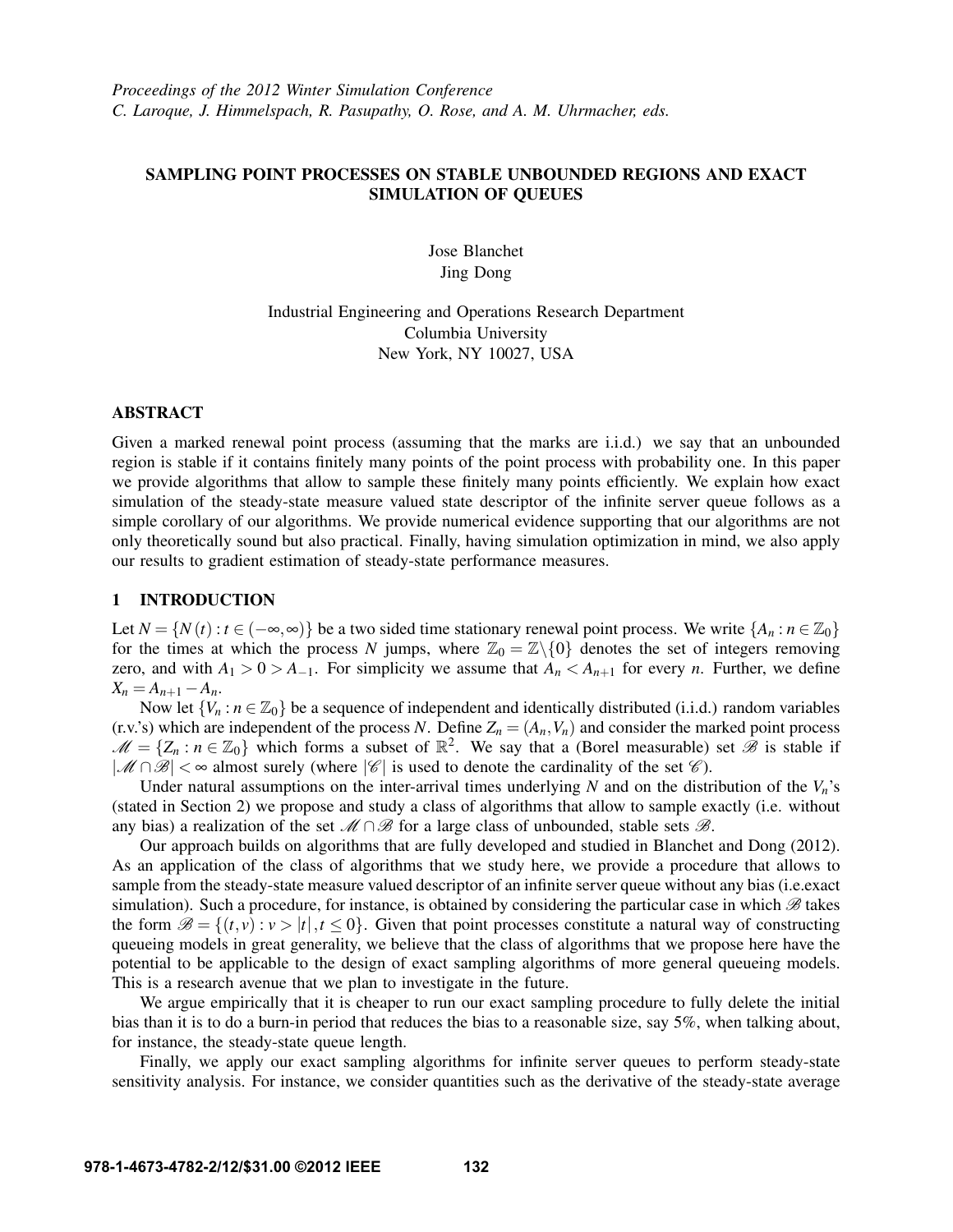remaining service time with respect to the arrival rate or service rate. These quantities are of great interests in stochastic optimization via simulation.

So, in summary, our contributions are as follows:

i) We provide the first exact sampling algorithm for stationary marked renewal processes on unbounded and stable sets, see Section 2.

ii) As a corollary of i) we explain how to obtain an exact sampling algorithm for the steady-state measure valued descriptor of the infinite server queue. We also show empirically that this algorithm is *practical* in the sense of being both easy to code and fast to run, see Section 3.

iii) Finally, we provide new procedures for the sensitivity analysis of steady-state performance measures of the infinite server queue, see Section 4.

#### Relevant literature

Following the seminal work by Propp and Wilson (1996), several exact sampling algorithms have been developed, particularly for spatial point processes. Kendall (1998) and Kendall and Møller (2000) developed algorithms and analytical tools based on so-called Dominated Coupling From the Past (DCFP). DCFP is based on the idea of introducing a stationary dominating process that is simulatable. Compared to our method, firstly they use spatial birth and death processes (generally of poisson type) as the coupled dominating processes. This would limit the target distribution to be absolutely continuous with respect to the Poisson measure. Secondly the number of steps simulated in the naive DCFP grows exponentially with the system scale (i.e. arrival rate in the infinite server queue setting); see Proposition 1 in Berthelsen and Møller (2002) for a detailed proof. Although several modifications have been proposed, still the number of steps involved in these backward construction appears to be significantly large, especially when sampling in infinite volume regions (Fernandez, Ferrari, and Garcia 2002); see Section 7 in Berthelsen and Møller (2002) for empirical comparisons.

Our method is based on a construction that is being used in Blanchet and Sigman (2011) and Blanchet and Dong (2012); see also Ensor and Glynn (2000) for related ideas. The method involves the technique of simulating the maximum of a negative drift random walk and the last passage time of independent and identically distributed random variables to an increasing boundary. As shown in Blanchet and Dong (2012) the complexity of our algorithm scales graciously as the system scale grows.

#### 2 SAMPLING FROM STABLE UNBOUNDED REGIONS

We start by discussing the assumptions behind our development.

#### Assumptions:

**A1**) Assume that  $E |V_n|^{1/\alpha} < \infty$  for some  $\alpha > 0$ , we also write  $F(\cdot) = P(V_n \leq \cdot)$  for the cumulative distribution function (CDF) of  $V_n$  and put  $\overline{F}(\cdot) = 1 - F(\cdot)$  for the tail CDF.

A2) We assume that  $F(\cdot)$  is known and easily accessible either in closed form or via efficient numerical procedures. Moreover, we can simulate  $V_n$  conditional on  $V_n \in [a,b]$  with  $P(V_n \in [a,b]) > 0$ . Finally we can find  $u(k)$  such that  $u(k) \ge \int_k^{\infty} P(|V_1|^{1/\alpha} > v) dv$  and  $u(k) \to 0$  as  $k \to \infty$ .

A3) Recall that  $X_n = A_{n+1} - A_n > 0$ . Define  $\psi(\theta) = \log E \exp(\theta X_n)$  and assume that there exists  $\delta > 0$ such that  $\psi(\delta) < \infty$ . Finally, let us write  $\mu = EX_n$ .

A4) Define  $G(\cdot) = P(X_n \leq \cdot)$  and  $\overline{G}(\cdot) = 1 - G(\cdot)$ . Suppose that  $G(\cdot)$  is known and that it is possible to simulate from  $G_{eq}(\cdot) := \mu^{-1} \int_{-\infty}^{\infty} \overline{G}(t) dt$ . Moreover, let  $G_{\theta}(\cdot) = E \exp(\theta X_n - \psi(\theta)) I(X_n \leq \cdot)$  be the associated exponentially tilted distribution with parameter  $\theta$  for  $\psi(\theta) < \infty$ . We assume that we can simulate from  $G_{\theta}(\cdot)$ .

Consider the class of sets  $\mathscr{B} \subset \mathbb{R}^2$  that are Borel measurable and such that

$$
\mathscr{B}\subset \mathscr{C}_{\alpha}=\{(t,v):|v|\geq |t|^{\alpha}\}.
$$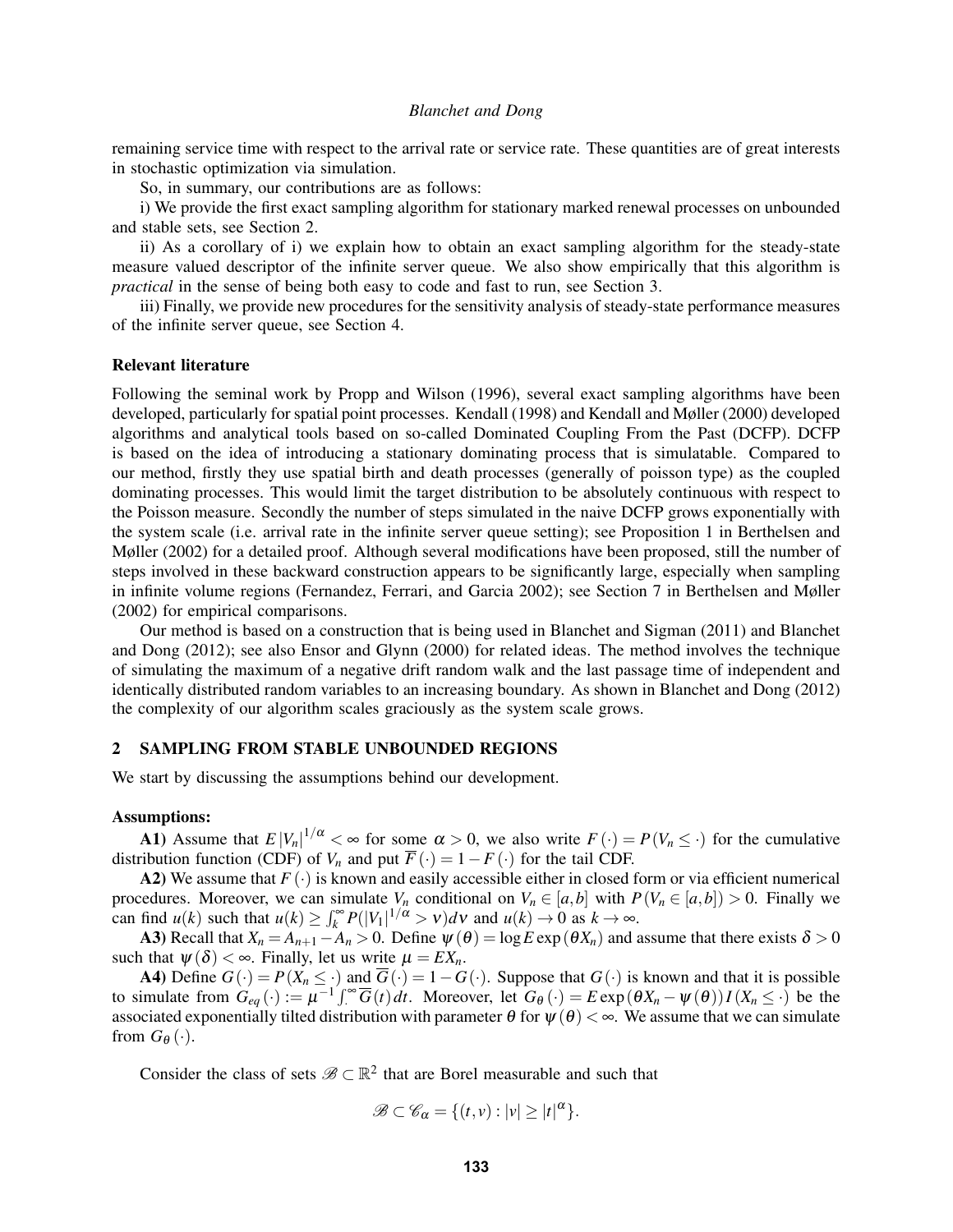Our goal in this section is to develop an algorithm that allows to sample without bias the random set  $\mathcal{M} \cap \mathcal{C}_\alpha$ , and therefore  $\mathcal{M} \cap \mathcal{B}$ . We will discuss extensions that follow immediately from our formulation at the end of this section. Figure 1 illustrates the different shapes that the set  $\mathscr{C}_{\alpha}$  can take depending on the values of  $\alpha > 0$ .



Figure 1: The area of  $\mathcal{C}_{\alpha}$ . The horizontal axis corresponds to the *t* coordinate while the vertical axis represents the *v* coordinate

We now proceed to explain our construction. As the stationary renewal point process is time reversible, starting at 0 the distribution of the forward process  $\{Z_n : n > 0\}$  and the backward process  $\{Z_n : n < 0\}$ are the same. In what follows we limit our discussion to the construction of the forward process and the simulation of the backward process is completely analogous.

We follow the idea in Blanchet and Dong (2012). Let  $\varepsilon \in (0, \mu)$ . Consider any random time  $\kappa$ , finite with probability one but large enough such that

$$
A_{n+1} \ge n(\mu - \varepsilon) \text{ and } |V_{n+1}| \le (n(\mu - \varepsilon))^{\alpha}
$$

for all  $n \geq \kappa$ .

If such random time  $\kappa$  is well defined, we only need to simulate the stationary process up to  $\kappa$  to get a sample from the unbounded region.

**Proposition 1** The random time  $\kappa$  defined above exists and it is finite with probability one.

*Proof.* By Chebyshev's inequality,

$$
P(A_{n+1} < n(\mu - \varepsilon)) \leq E[\exp(\theta(n(\mu - \varepsilon) - A_{n+1}))) \leq \exp(-n(-\theta(\mu - \varepsilon) - \psi(-\theta)))
$$

for any  $\theta \geq 0$ .

Let

$$
I(-\varepsilon) = \max_{\theta \ge 0} \{-\theta(\mu - \varepsilon) - \psi(-\theta)\}
$$

As  $\psi(0) = 0$ ,  $\psi'(0) = \mu$  and  $\psi''(0) = Var(X) > 0$ ,  $I(-\varepsilon) > 0$ . Then

$$
P(A_{n+1} < n(\mu - \varepsilon)) \leq \exp(-nI(-\varepsilon))
$$

and

$$
\sum_{n=1}^{\infty} P(A_{n+1} < n(\mu - \varepsilon)) \le \frac{\exp(-I(-\varepsilon))}{1 - \exp(-I(-\varepsilon))} < \infty
$$

By Borel-Cantelli lemma,  $\{A_{n+1} \ge n(\mu - \varepsilon)\}$  eventually almost surely. Similarly and independently we have

$$
\sum_{n=1}^{\infty} P(|V_{n+1}| > (n(\mu - \varepsilon))^{\alpha}) = \sum_{n=1}^{\infty} P(|V_1|^{1/\alpha} > n(\mu - \varepsilon)) \le \frac{1}{\mu - \varepsilon} \int_0^{\infty} P(|V_1|^{1/\alpha} > v) dv < \infty
$$

Thus, again by Borel-Cantelli lemma,  $\{|V_{n+1}| \leq (n(\mu - \varepsilon))^{\alpha}\}\)$  eventually almost surely. Therefore,  $P(\kappa < \infty) = 1$  $\infty$ ) = 1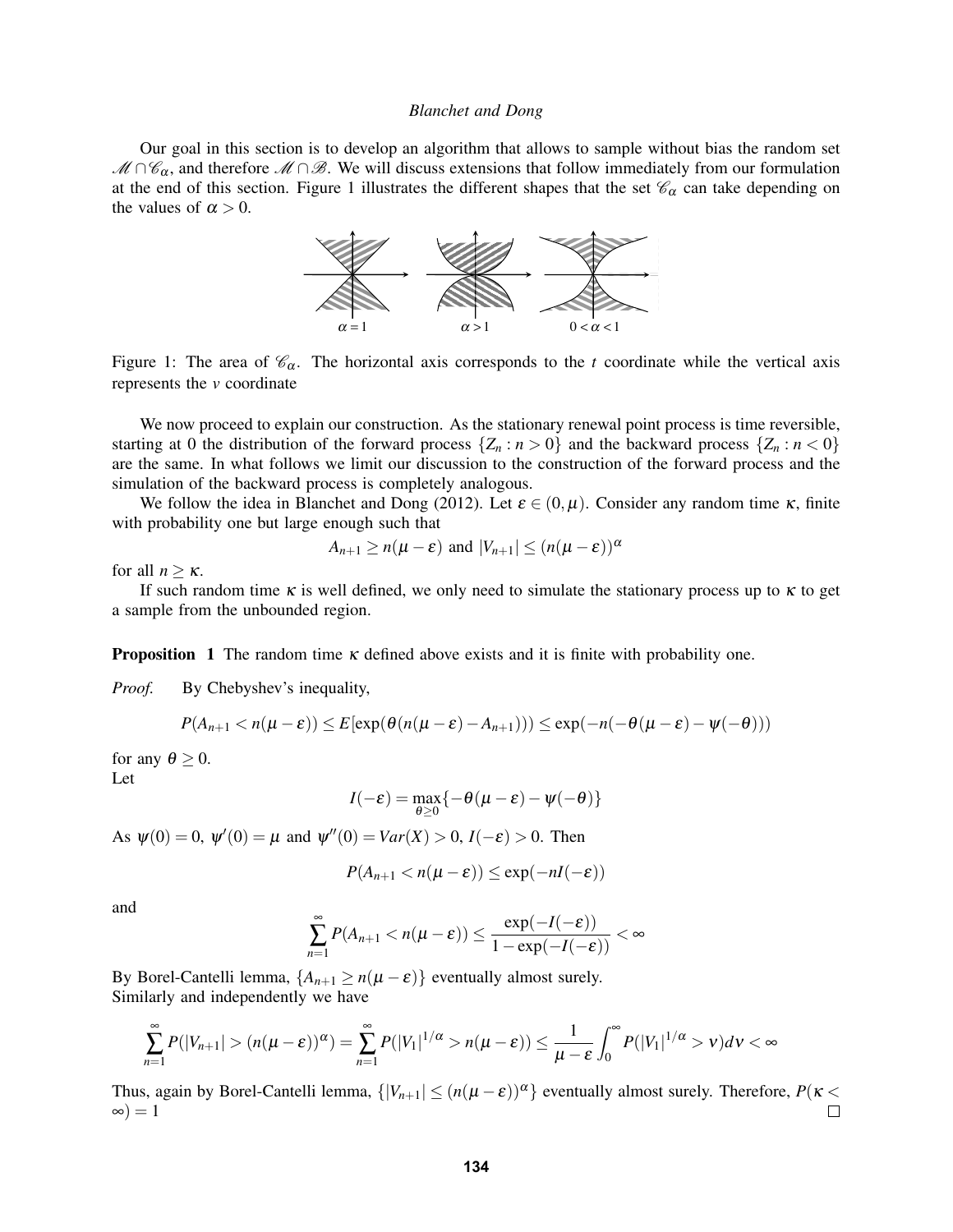As  $\{A_n : n \ge 1\}$  and  $\{V_n : n \ge 1\}$  are independent of each other, we consider the following construction. Let  $\kappa(A)$  be a random time satisfying that  $A_{n+1} \ge n(\mu - \varepsilon)$  for  $n \ge \kappa(A)$ , and  $\kappa(V)$  be a random time satisfying that  $V_{n+1} \le n(\mu - \varepsilon)$  for  $n \ge \kappa(V)$ . Clearly  $\kappa(A)$  and  $\kappa(V)$  are *not* stopping times and this makes the simulation of these times challenging. However, we will explain how to sample these times and then we can set  $\kappa = \max{\kappa(A), \kappa(V)}$ . Our construction will allow us to simulate  $\{A_n : n \ge 1\}$  and  ${V_n : n \geq 1}$  separately.

# **2.1 Simulation of :**  $1 \le K \le \max\{n, \kappa(A)\} + 1\}$

In this subsection we will introduce a method to simulate  $\kappa(A)$  together with  $\{A_k : k \geq 1\}$ .

First, define  $A_1$  according to the distribution  $G_{eq}(\cdot)$ . Sampling  $A_1$  can be done according to A4).

Now, observe that  $A_{n+1} = A_1 + X_1 + ... + X_n$  and define

$$
\tilde{S}_n = n(\mu - \varepsilon) - (A_{n+1} - A_1) = \sum_{i=1}^n Y_i,
$$

where  $Y_i = (\mu - \varepsilon) - X_i$ . Note that the  $Y_i$ 's are i.i.d. with  $EY_i = -\varepsilon$ . If we set  $\tilde{S}_0 = 0$ , then  $\{\tilde{S}_n : n \ge 0\}$  is a random walk with negative drift. We are interested in sampling up to the *last time n* at which  $\tilde{S}_n > 0$ .

We define the following sequence of random times:

$$
\Delta_1 = 0, \ \Gamma_1 = \inf \{ n \ge \Delta_1 : \tilde{S}_n - \tilde{S}_{\Delta_1} > 0 \},
$$

and for  $j \geq 2$ 

$$
\Delta_j = \inf\{n \ge \Gamma_{j-1} \mathbf{1}\{\Gamma_{j-1} < \infty\} \vee \Delta_{j-1} : \tilde{S}_n \le 0\},
$$
\n
$$
\Gamma_j = \inf\{n \ge \Delta_j : \tilde{S}_n - \tilde{S}_{\Delta_j} > 0\}.
$$

Now, let  $\gamma = \inf\{j \ge 1 : \Gamma_j = \infty\}$  and note that  $\Delta_{\gamma+1} = \Delta_{\gamma}$  and that  $\tilde{S}_n \le 0$  for  $n \ge \Delta_{\gamma}$ , which in particular implies that  $A_{n+1} \ge n(\mu - \varepsilon)$  for  $n \ge \Delta_{\gamma}$ . Therefore, we have that  $\Delta_{\gamma} = \kappa(A)$ .

In what follows we will explain how to simulate the  $\Delta_i$ 's and  $\Gamma_i$ 's sequentially and jointly with the underlying random walk until time  $\Delta_{\gamma}$ . One important observation is that for every  $j \geq 1$ ,  $\Delta_j < \infty$  almost surely by the strong law of large numbers.

Let us write  $\mathcal{F}_n = \sigma\{Y_1, Y_2, ..., Y_n\}$  for the  $\sigma$ -field generated by the  $Y_j$ 's up to time *n*. Let  $\xi \geq 0$  and define

$$
T_{\xi}:=\inf\{n\geq 0:\tilde{S}_n>\xi\},\
$$

then by the strong Markov property we have that for  $j \leq \gamma$ ,

$$
P(\Gamma_j = \infty | \mathscr{F}_{\Delta_j}) = P(\Gamma_j = \infty | \tilde{S}_{\Delta_j}) = P(T_0 = \infty) > 0,
$$

where we use  $P(\cdot)$  to denote the nominal probability measure under which  $\tilde{S}_0 = 0$ .

It is important then to note that

$$
P(\gamma = k) = P(T_0 < \infty)^{k-1} P(T_0 = \infty)
$$

for  $k \ge 1$ . In other words,  $\gamma$  is geometrically distributed. The procedure that we have in mind is to simulate  $Δ<sub>γ</sub>$  in time intervals, and the number of time intervals is precisely  $γ$ .

Let  $\psi_Y(\theta) = \log E \exp(\theta Y_i)$ . As the moment generating function of  $X_i$  is finite in a neighborhood of the zero,  $\psi_Y(\cdot)$  is also finite in a neighborhood of zero and  $EY_i = \psi_Y'(0) = -\varepsilon$ ,  $Var(Y_i) = \psi_Y''(0) > 0$ . Then by the convexity of  $\psi_Y(\cdot)$ , one can always select  $\varepsilon > 0$  sufficiently small so that there exists  $\eta > 0$  with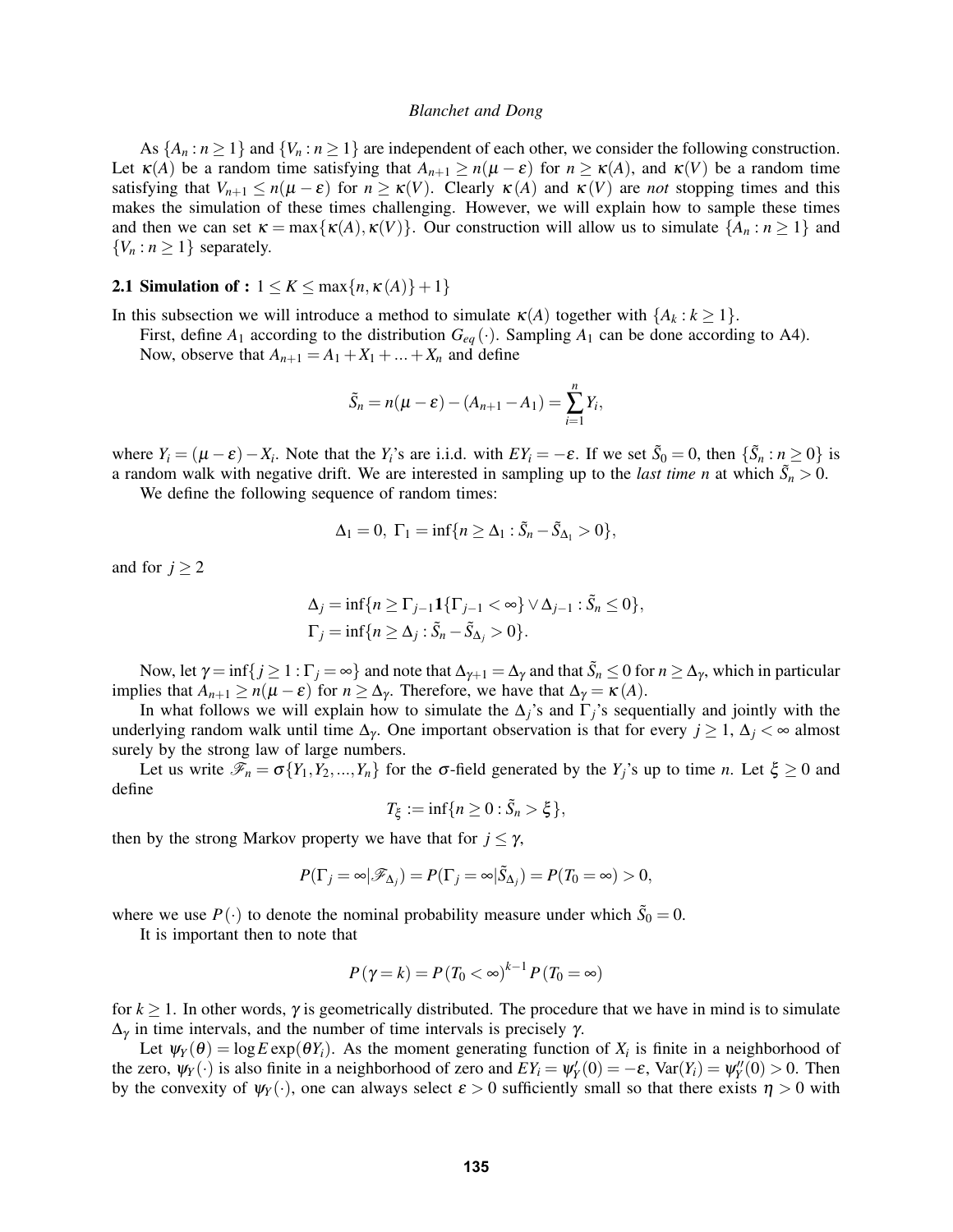$\psi_Y(\eta) = 0$  and  $\psi'_Y(\eta) > 0$ . The root  $\eta$  allows us to define a new measure  $P_\eta$  based on exponential tilting so that

$$
\frac{dP_{\eta}}{dP}(Y_i) = \exp(\eta Y_i).
$$

Moreover, under  $P_{\eta}$ ,  $\tilde{S}_n$  is random walk with positive drift equal to  $\psi'_Y(\eta)$  (Asmussen 2003 P. 365). Therefore  $P_{\eta}(T_0 < \infty) = 1$  and  $P(T_0 < \infty) = E_{\eta}(\exp(-\eta \tilde{S}_{T_0}))$ . More generally,  $P_{\eta}(T_{\xi} < \infty) = 1$  and

$$
q(\xi) := P(T_{\xi} < \infty) = E_{\eta}(\exp(-\eta \tilde{S}_{T_{\xi}}))
$$

for each  $\xi \geq 0$ . Based on the above analysis we now introduce a convenient representation to simulate a Bernoulli random variable  $J(\xi)$  with parameter  $q(\xi)$  namely,

$$
J(\xi) = I(U \le \exp(-\eta \tilde{S}_{T_{\xi}})).
$$
\n(1)

 $\Box$ 

where *U* is a uniform random variable independent of everything else under  $P_n$ .

Identity (1) provides the basis for an implementable algorithm to simulate a Bernoulli with success probability  $q(\xi)$ . Sampling  $\{\tilde{S}_1,...,\tilde{S}_{T_0}\}$  conditional on  $T_0 < \infty$ , as we shall explain now, corresponds to basically the same procedure. First, let us write  $P^*(\cdot) = P(\cdot | T_0 < \infty)$ . The following result provides an expression for the likelihood ratio between  $P^*$  and  $P_{\eta}$ .

Lemma 2 We have that

$$
\frac{dP^*}{dP_{\eta}}(\tilde{S}_1,...,\tilde{S}_{T_0})=\frac{\exp(-\eta \tilde{S}_{T_0})}{P(T_0<\infty)}\leq \frac{1}{P(T_0<\infty)}.
$$

*Proof.*

$$
P(\tilde{S}_1 \in H_1, ..., \tilde{S}_{T_0} \in H_{T_0} | T_0 < \infty) = \frac{P(\tilde{S}_1 \in H_1, ..., \tilde{S}_{T_0} \in H_{T_0}, T_0 < \infty)}{P(T_0 < \infty)} = \frac{E_{\eta} [\exp(-\eta \tilde{S}_{T_0}) I(\tilde{S}_0 \in H_0, ..., \tilde{S}_{T_0} \in H_{T_0})]}{P(T_0 < \infty)}.
$$

The previous lemma provides the basis for a simple acceptance / rejection procedure to simulate  $\{\tilde{S}_1, ..., \tilde{S}_{T_0}\}\$  conditional on  $T_0 < \infty$ . More precisely, we propose  $(\tilde{S}_1, ..., \tilde{S}_{T_0})\$  from  $P_{\eta}(\cdot)$ . Then one generates a uniform random variable *U* independent of everything else and accept the proposal if

$$
U\leq \frac{1}{1/P(T_0<\infty)}\times \frac{dP^*}{dP_{\eta}}(\tilde{S}_1,...,\tilde{S}_{T_0})=\exp(-\eta \tilde{S}_{T_0}).
$$

This criterion coincides with  $J(0)$  according to (1). So, the procedure above simultaneously obtains both a Bernoulli r.v.  $J(0)$  with parameter  $q(0)$ , and the corresponding path  $\{\tilde{S}_1,...,\tilde{S}_{T_0}\}\$  conditional on  $T_0 < \infty$ .

# Algorithm 1 (Outputs  $(\tilde{S}_0, ..., \tilde{S}_{\Delta \gamma})$ )

- Step 0. Set  $K = 0$ , and  $S_0 = 0$
- Step 1. Simulate  $(\tilde{S}_1, ..., \tilde{S}_{T_0})$  from  $P_{\eta}$  and compute  $J := J(0)$  according to (1).
- Step 2. If  $J = 1$ , then let  $S_{K+j} = \tilde{S}_j$  for  $j = 1, ..., T_0$  and update  $K \leftarrow K + T_0$ . Then, go back to Step 1. Otherwise,  $J = 0$  (i.e.  $\Delta_{\gamma} = K$ ), stop and output  $(S_0, ..., S_K)$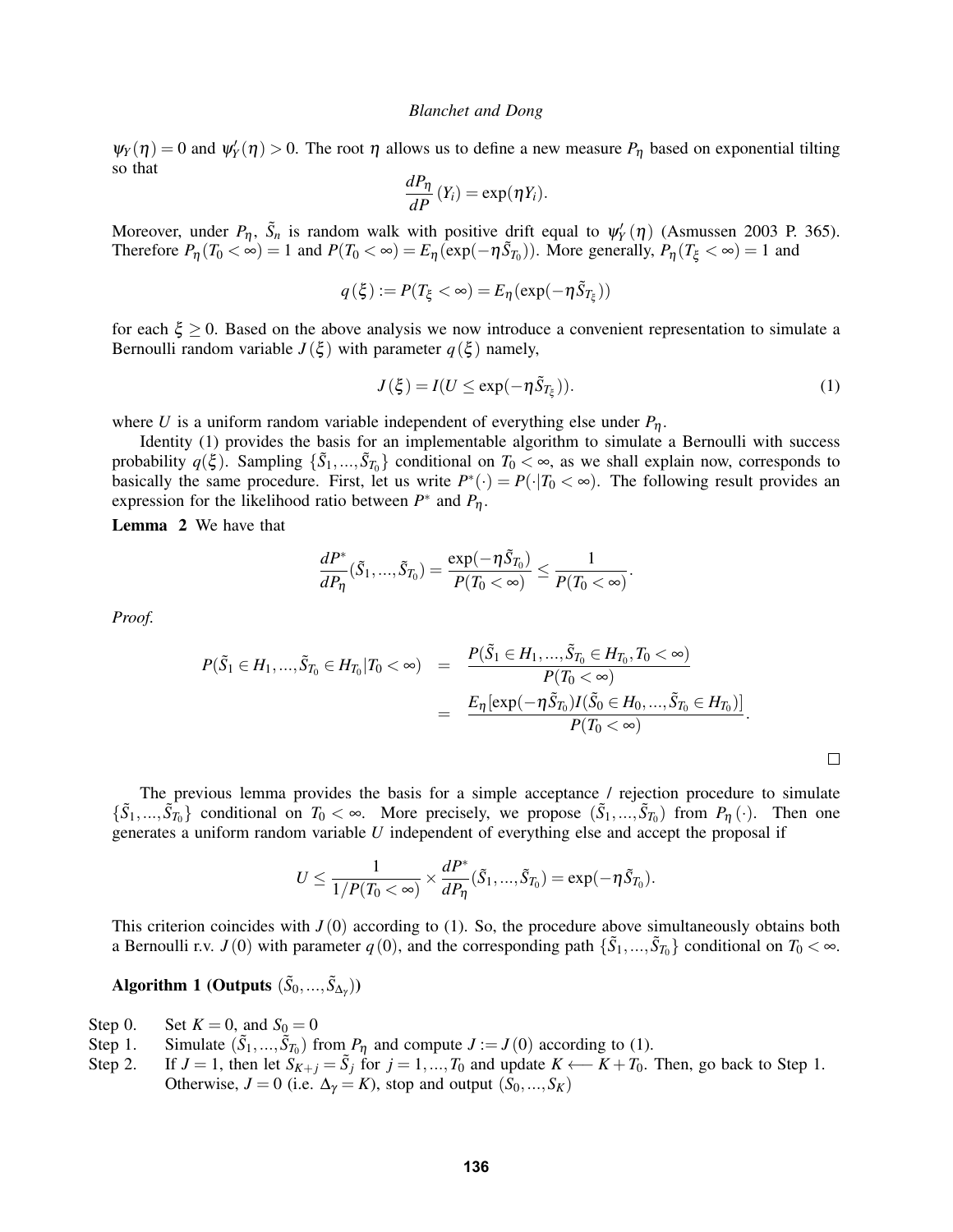Remark: It has been proved in Blanchet and Dong (2012) that the expected number of times we need to repeat Step 1 does not change with the system scale (i.e. the arrival rate).

We noted earlier that  $\Delta_{\gamma} = \kappa(A)$  and Algorithm 1 together with the initial procedure to sample  $A_1$ allows us to simulate  $(A_{j+1}: 0 \le j \le \kappa(A))$ , and we know that  $A_{n+1} \ge n(\mu - \varepsilon)$  for  $n \ge \kappa(A)$ . We need to simulate  $A_{n+1}$  for  $n \leq \kappa = \max{\kappa(A), \kappa(V)}$ , and  $\kappa(V)$  is independent of  $\kappa(A)$ . So, there might be cases for which we will have to sample  $A_{n+1}$  for  $n > \kappa(A)$ . Since  $A_{n+1} = A_1 - \tilde{S}_n + n(\mu - \varepsilon)$  it suffices to explain how to simulate  $\tilde{S}_n$  for  $n > \Delta_{\gamma}$ . In turn, it suffices to explain how to simulate  $(\tilde{S}_n : n \ge 0)$  with  $\tilde{S}_0 = 0$  conditional on  $T_0 = \infty$ . We will once again apply an acceptance / rejection procedure but this time we will use the original (nominal) distribution as the proposal distribution. Define

$$
P'(\cdot) = P(\cdot | T_0 = \infty).
$$

The following result provides an expression for the likelihood ratio between  $P'$  and  $P$ . Lemma 3 We have that

$$
\frac{dP'}{dP}(\tilde{S}_1,...,\tilde{S}_l)=\frac{I(T_0>l)(1-q(-\tilde{S}_l))}{P(T_0=\infty)}\leq \frac{1}{P(T_0=\infty)}.
$$

*Proof.*

$$
P(\tilde{S}_1 \in H_1, ..., \tilde{S}_l \in H_l | T_0 = \infty) = \frac{P(\tilde{S}_1 \in H_1, ... \tilde{S}_l \in H_l, T_0 = \infty)}{P(T_0 = \infty)}
$$
  
= 
$$
\frac{E[I(\tilde{S}_1 \in H_1, ..., \tilde{S}_l \in H_l)I(T_0 > l)P(T_0 = \infty | \tilde{S}_0, ..., \tilde{S}_l)]}{P(T_0 = \infty)}.
$$

The result then follows from the strong Markov property and homogeneity of the random walk.

 $\Box$ 

We are in good shape now to apply acceptance / rejection to sample from P'. The previous lemma indicates that to sample  $\{\tilde{S}_0, ..., \tilde{S}_l\}$  given  $T_0 = \infty$  we can propose from the original (nominal) distribution and accept with probability *q*(−*S*˜ *<sup>l</sup>*) as long as *S*˜ *<sup>j</sup>* ≤ 0 for all 0 ≤ *j* ≤ *l*. So, in order to perform the acceptance test we need to sample a Bernoulli with parameter  $q(-\tilde{S}_l)$ , but this is easily done using identity (1). Thus we obtain the following procedure.

Algorithm 2 (Given  $n \ge 0$  outputs  $\{A_1, A_2, ..., A_{\max\{n, \kappa(A)\}+1}\}\)$ 

- Step 1. Run Algorithm 1 and obtain  $\{S_0, S_1, \ldots, S_K\}$ .
- Step 2. If  $K = \kappa(A) \ge n$ , jump to Step 6. Otherwise,  $K < n$ , let  $l = n K \ge 1$ .
- Step 3. Simulate  $\{\tilde{S}_0, \tilde{S}_1, ..., \tilde{S}_l\}$  from the original (nominal) distribution with  $\tilde{S}_0 = 0$ .
- Step 4. *j* ≤ 0 for all  $0 \le j \le l$  then sample a Bernoulli *J*(−*S*<sub>*l*</sub>) with parameter *q*(−*S*<sub>*l*</sub>) using (1) and continue to Step 5. Otherwise (i.e.  $\tilde{S}_j > 0$  for some  $1 \le j \le l$ ) go back to Step 3.
- Step 5. If  $J(-\tilde{S}_l) = 1$ , go back to Step 3. Otherwise,  $J(-\tilde{S}_l) = 0$ , let  $S_{K+i} = S_K + \tilde{S}_i$  for  $i = 1, 2, ..., l$
- Step 6. Let  $m = \max\{n, \kappa(A)\}$ . Simulate  $A_1$  with CDF  $G_{eq}(\cdot) = \mu^{-1} \int_{-\infty}^{\infty} \bar{G}(t) dt$ . Set  $A_{n+1} = A_1 S_n +$ *n*( $\mu - \varepsilon$ ) for *n* = 1,...,*m*. Output { $A_1$ ,..., $A_{m+1}$ }.

# 2.2 Simulation of : 1 ≤ *N*

In this section we will introduce a method to simulate  $\kappa(V)$  together with the  $\{V_n : n \geq 1\}$ .

Let  $p(n) = P(|V_1| > (n(\mu - \varepsilon))^{\alpha})$ . We define  $\Upsilon_0 = 0$  and  $\Upsilon_i = \inf\{n > \Upsilon_{i-1} : |V_{n+1}| > (n(\mu - \varepsilon))^{\alpha}\}\$ for  $i = 1, 2, ...$  We also define two independent sequences of random variables,  $\{\hat{V}_{n+1} : n \ge 1\}$ , and  ${\{\bar{V}_{n+1} : n \geq 1\}}$  as follows. The elements in each sequence are i.i.d.,  $\hat{V}_{n+1}$  is distributed as  $V_{n+1}$  conditional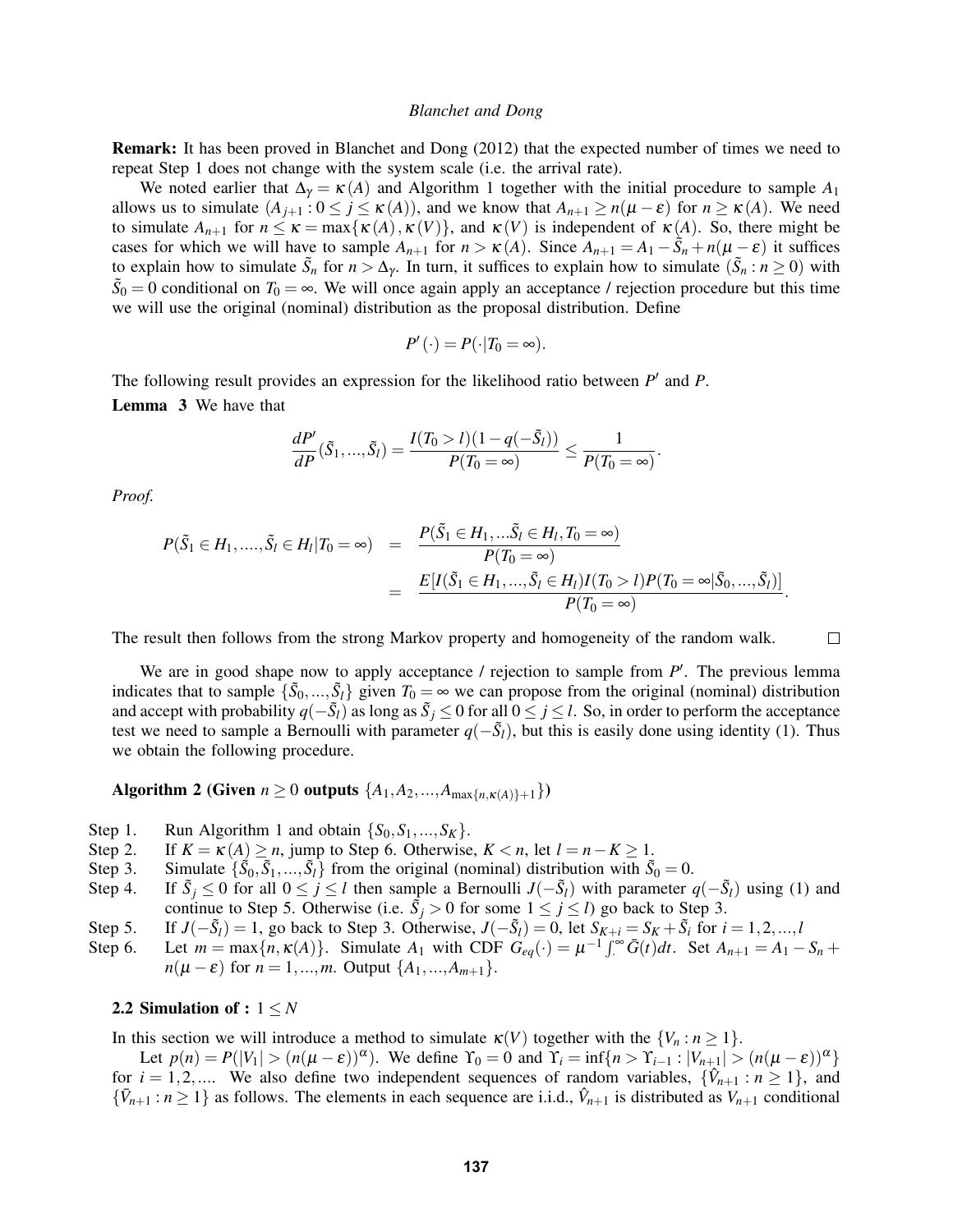on  $|V_{n+1}| > (n(\mu - \varepsilon))^{\alpha}$ , and  $\bar{V}_{n+1}$  follows the distribution of  $V_{n+1}$  conditional on  $|V_{n+1}| \le (n(\mu - \varepsilon))^{\alpha}$ . We simulate  $V_1$  following its nominal distribution independent of everything else.

Let  $\sigma = \inf\{i \geq 0 : \Upsilon_i = \infty\}$ . Then  $V_{n+1} \leq (n(\mu - \varepsilon))^{\alpha}$  for  $n \geq \Upsilon_{\sigma-1} + 1$ . We next introduce a method to sample  $\Upsilon_1, \Upsilon_2, \ldots$  sequentially and jointly with the  $V_n$ 's up until  $\Upsilon_{\sigma-1}$ .

The following lemma provides the basis to guarantee the termination of our procedure. **Lemma** 4 If  $E|V_1|^{1/\alpha} < \infty$ , then

$$
P(\Upsilon_1 = \infty) = \prod_{i=1}^{\infty} (1 - p(i)) \ge \exp(-2E|V_1|^{1/\alpha}/(\mu - \varepsilon)) > 0,
$$

consequently  $E\sigma \leq \exp(2E|V|^{1/\alpha}/(\mu - \varepsilon)) < \infty$ .

Remark: The bound on *E*σ can be improved. This improvement is important for the theoretical asymptotic analysis of GI/GI/∞ application, see Blanchet and Dong (2012).

*Proof.*

$$
P(\Upsilon_1 = \infty) = \prod_{n=1}^{\infty} (1 - p(n)) \ge \prod_{n=1}^{\infty} \exp(-2p(n))
$$
  
 
$$
\ge \exp(-\frac{2}{\mu - \varepsilon} \int_0^{\infty} P(|V_1|^{1/\alpha} > v) dv) = \exp(-\frac{2E|V_1|^{1/\alpha}}{\mu - \varepsilon})
$$

For  $i = 2, 3, \dots$  conditional on  $\Upsilon(i-1) = k$ :

$$
P(\Upsilon_i = \infty | \Upsilon_{i-1} = k) = \prod_{n=k+1}^{\infty} (1 - p(n)) \ge \exp\left(-\frac{2 \int_k^{\infty} P(|V_1|^{1/\alpha} > v) dv}{\mu - \varepsilon} \right) \ge \exp\left(-\frac{2E|V_1|^{1/\alpha}}{\mu - \varepsilon}\right)
$$

Thus  $\sigma$  is stochastically dominated by a geometric random variable with parameter  $p=\exp(-2E|V_1|^{1/\alpha}/(\mu-\mu)$  $\varepsilon$ ), the result then follows.

$$
\qquad \qquad \Box
$$

Notice that

$$
\prod_{i=k+1}^{l} (1 - p(i)) \ge P(\Upsilon_i = \infty | \Upsilon_{i-1} = k) \ge \prod_{i=k+1}^{l} (1 - p(i)) \times \exp(-\frac{2 \int_{l}^{\infty} P(|V_1|^{1/\alpha} > v) dv}{\mu - \varepsilon})
$$
(2)

for  $l \geq k+1$ .

Thus if we are simulating  $I \sim \text{Bernoulli}(r_i)$  with  $r_i := P(Y_i = \infty | Y_{i-1})$ , then with probability one we can check whether  $U \leq P(Y_i = \infty | Y_{i-1})$  for  $U \sim$  Unif[0,1] by making *l* sufficiently large without calculating the infinite product in the definition of  $P(\Upsilon_i = \infty | \Upsilon_{i-1})$ .

On the other hand, if we define  $\prod_{j=1}^{0} (1 - p(j)) := 1$ , then

$$
P(\Upsilon_1 = n | \Upsilon_1 < \infty) = p(n) \frac{\prod_{j=1}^{n-1} (1 - p(j))}{P(\Upsilon_1 < \infty)} \le p(n) \frac{1}{P(\Upsilon_1 < \infty)}.
$$

Consider a random variable *N* with the following probability density function

$$
P(N = n) = cp(n)
$$

for  $n = 1, 2, ...$ , where  $c = (\sum_{n=1}^{\infty} p(n))^{-1}$ . Then  $P(\Upsilon_1 = n | \Upsilon_1 < \infty) / P(N = n) \le 1 / (cP(\Upsilon_1 < \infty))$ .

So we can simulate  $Y_1$  given  $Y_1 < \infty$  using acceptance / rejection with *N* as the proposal random variable. Generalizing the idea to  $\Upsilon_i$ , we can obtain the following algorithm

Algorithm 3 (Given  $\Upsilon_{i-1} = k$ , outputs  $\Upsilon_i$  conditional on  $\Upsilon_i < \infty$ )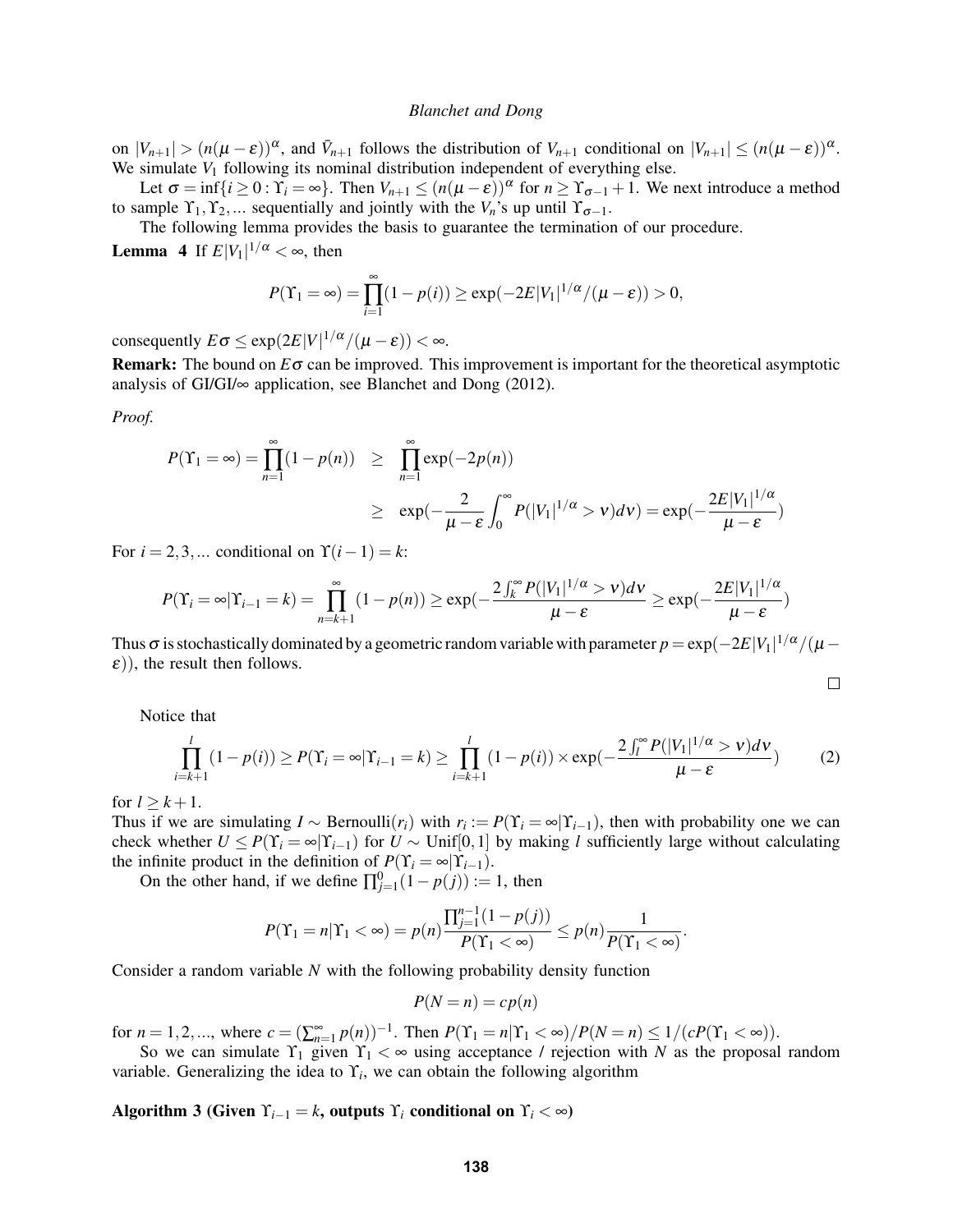- Step 1. Let  $c = (\sum_{n=k+1}^{\infty} p(n))^{-1}$ . Simulate *N* with probability density function  $P(N = n) = cp(n)$  for  $n = k + 1, k + 2, \dots$
- Step 2. Simulate  $U \sim \text{Unif}[0,1]$  independently. If  $U \le \prod_{j=k+1}^{N-1} (1-p(j))$ , set  $\Upsilon_i = N$  and stop. Otherwise go back to Step 1

We conclude this section with our procedure to simulate  $\{V_1, V_2, \ldots V_{\kappa(V)+1}\}.$ 

Algorithm 4 (Outputs  $\{V_1, V_2, ... V_{\kappa(V)+1}\}\$ )

- Step 0. Set  $\Upsilon_0 = 0$ ,  $i = 1$ . Simulate  $V_1$  from its nominal distribution.<br>Step 1. Simulate  $I \sim \text{Bernoulli}(r_i)$  with  $r_i := P(\Upsilon_i = \infty | \Upsilon_{i-1})$  (see (2)
- Step 1. Simulate *I* ~ Bernoulli $(r_i)$  with  $r_i := P(\Upsilon_i = \infty | \Upsilon_{i-1})$  (see (2)).
- Step 2. If  $I = 1$ , set  $\kappa(V) = \Upsilon_{i-1} + 1$ . Simulate  $V_{\kappa(V)+1}$  by sampling from  $\overline{V}_{\kappa(V)+1}$  and stop. Otherwise  $I = 0$ , sample  $\Upsilon_i$  conditional on  $\Upsilon_i < \infty$  and the value of  $\Upsilon_{i-1}$  using Algorithm 3. Simulate the process between  $\Upsilon_{i-1} + 2$  and  $\Upsilon_i + 1$  by sampling from  $\overline{V}_n$  for  $\Upsilon_{i-1} + 2 \le n \le \Upsilon_i$  and  $\hat{V}_n$  for  $n = \Upsilon_i + 1$ . Set  $i = i + 1$  and then go back to Step 1.

# 3 APPLICATION TO THE INFINITE SERVER QUEUE

As a direct application of the ideas discussed in the previous section we study steady-state simulation for the infinite server queue. The following diagram indicates how to construct the steady-state measure valued descriptor assuming that we can sample all the points inside the set

$$
\mathscr{C} = \{(t,v) : v \ge |t|, t \le 0\}.
$$

Let  $Q(t, y)$  denote the number of people in the system at time *t* with residual service time strictly greater than *y* and  $E(t)$  denote the time elapsed since the previous arrival at time *t* (i.e.  $E(\cdot)$ ) is the age process associated with *N*(·)). Figure 2 below depicts the region  $\mathscr{C}$ . Every point in  $|\mathscr{M} \cap \mathscr{C}|$  is projected to the vertical line at time zero by drawing a  $-45^0$  line. The final position in the vertical line if positive, represents the corresponding remaining service time. Since the underlying point process is time stationary, the whole configuration of points obtained by this procedure at time zero is a snap shot of the steady-state distribution of the infinite server queue.





#### 3.1 Algorithm for the Infinite Server Queue

As depicted in Figure 2 after projecting into the vertical line at  $t = 0$ , we obtain the stationary remaining service requirements of the customers at time zero. We shall use  $R_1, R_2, ..., R_{Q(0,0)}$  to denote the remaining service times. The labeling is arbitrary although we will assign smaller indexes to customers that have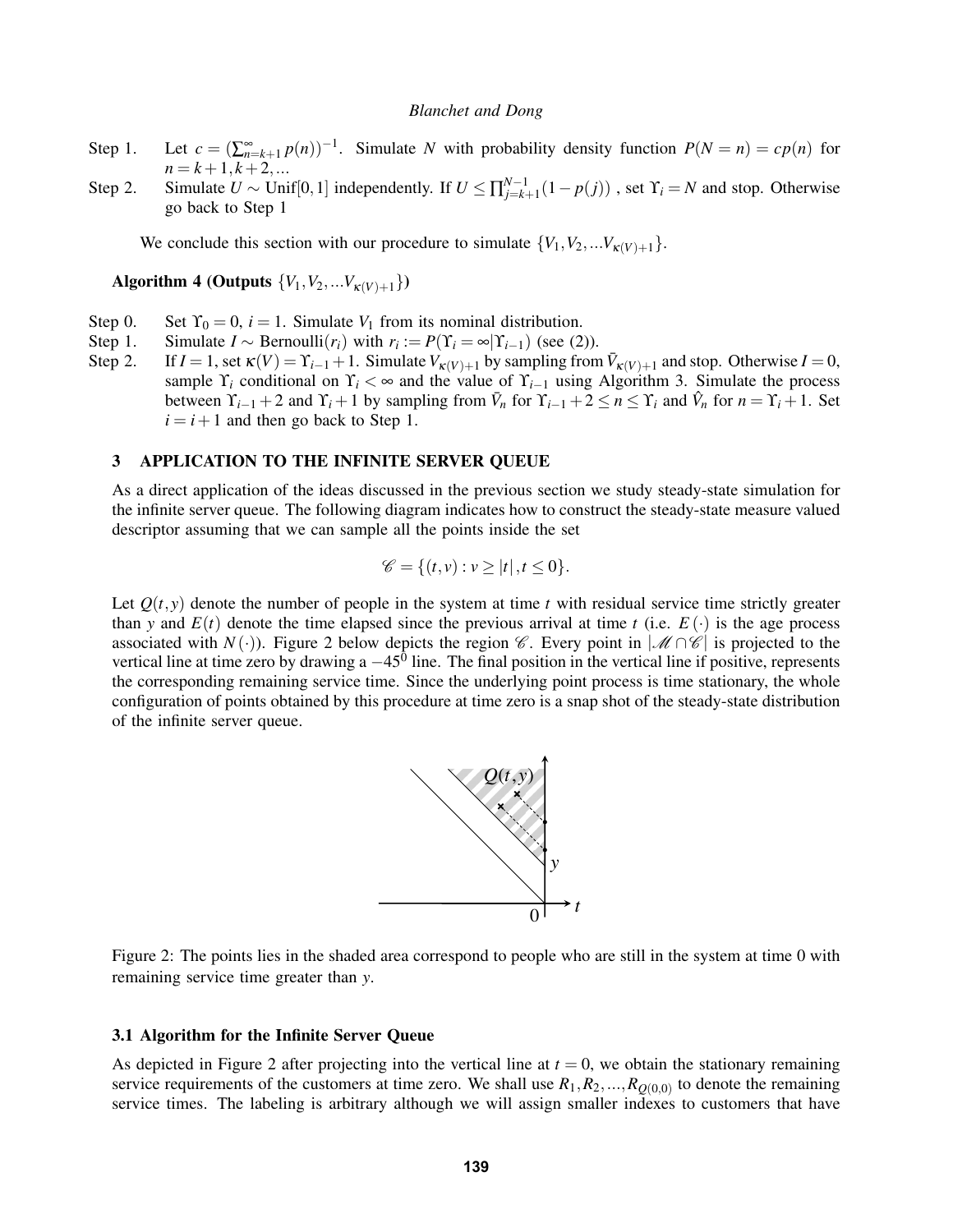spent less time in the system. Our algorithm proceeds as follows.

# Algorithm 5 (Outputs  $\{R_1, R_2, ..., R_{O(0,0)}\}$  and  $E(0)$ )

- Step 1. Use Algorithm 4 to simulate the  $\{V_n, 1 \le n \le \kappa(V) + 1\}$ .
- Step 2. Use Algorithm 2 to simulate the  $\{A_1, A_2, ..., A_{\text{max}\{K(V), K(A)\}+1}\}.$
- Step 3. Set  $\kappa = \max(\kappa(V), \kappa(A))$ . If  $\kappa > \kappa(V)$ , simulate  $\hat{V}_n$  by sampling from  $\bar{V}_n$  for  $n = \kappa(V) + 2, ..., \kappa + 1$ .
- Step 4. Set  $q = 0$ ,  $i = 0$  and repeat the following procedure until  $i = \kappa$ : *set*  $i = i + 1$ ; if  $V_i > A_i$ , set  $q = q + 1$  and  $R_q = V_i - A_i$ . Output  $\{R_1, R_2, ... R_q\}$  and  $A_1$ .

#### 3.2 Empirical Performance

Let  $Y = \{Y(t) : t \ge 0\}$  be a continuous time Markov process on the state space  $\Omega$  and f is a real-valued function defined on  $\Omega$ . The ergodic theorem guarantees in great generality (assuming a unique stationary distribution  $\pi(\cdot)$  that

$$
\frac{1}{t} \int_0^t f(Y(s))ds \to \int_{\Omega} f(y)\pi(dy)
$$

as  $t \to \infty$  almost surely for every positive, measurable function  $f(.)$ . In the setting of the infinite server queue such a stationary distribution exists if  $EV_n < \infty$  and  $EX_n < \infty$ . The most natural estimator for  $E_{\pi} f(Y) := \int_{\Omega} f(y) \pi(dy)$  is therefore

$$
\Phi(t,Y(0)):=\frac{1}{t}\int_0^t f(Y(s))ds,
$$

where  $Y(0)$  is the initial state. The estimator  $\Phi(t, Y(0))$  is generally biased unless  $Y(0)$  is sampled from the stationary distribution  $\pi(\cdot)$  (Asmussen and Glynn 2007 P. 97). Our algorithm has the obvious advantage of removing the initial transient.

In what follows we conduct some simulation experiment to evaluate the practical performance of our algorithm. The idea is to fix a reasonable tolerance error, say 10%, for a given performance measure. Then we want to empirically find how large a burn-in period one would need in practice to reduce the initial transient bias to about 10%. In order to effectively quantify the error we select a class of systems for which  $\pi(\cdot)$  can be explicitly evaluated.

We consider an infinite server queue with Poisson arrivals and Lognormal service times. As we are interested in the efficiency of our algorithm for relatively large systems, we set the arrival rate  $\lambda = 100$  and the service time  $V_n \sim$  Lognormal( $-0.25, 0.5$ ) (i.e.  $V_n$  has the same distribution as  $\exp(-.25+.5 \times N(0,1))$ , where  $N(0,1)$  denotes a standard Gaussian random variable).

Let  $Y(t) = (Q(t, \cdot), E(t)) \in \mathcal{D}[0, \infty) \times \mathbb{R}_+$ , then  $Y(t)$  is a Markovian measure valued descriptor of the infinite server queue (of course in the Poisson arrival case one does not need to keep track of  $A(.)$ ).

We first compare the performance of our algorithm to the burn-in period defined as the period needed to reduce the initial transient as indicated earlier. Let  $f(Y(t)) = Q(t,0)$ , i.e. the number of people in the system at time *t*. We measure the computation effort of the algorithm in terms of the number of arrivals (we call this the number of steps) simulated. Given  $\varepsilon > 0$  we let  $n(\varepsilon)$  denote the minimum number of steps required so that  $|E\Phi(A_{n(\varepsilon)},(\phi,0)) - E_{\pi}Q(0,0)|/E_{\pi}Q(0,0) \leq \varepsilon$ , where  $(\phi,0)$  denotes a system that starts empty with  $E(0) = 0$  (recall that  $E(\cdot)$  is the age process associated with  $N(\cdot)$ , i.e. when  $E(0) = x$ , *A*<sub>1</sub> is distributed as  $X_n$  conditional on  $X_n > x$ ). Table 1 shows the relation between  $\varepsilon$  and  $n(\varepsilon)$ , obtained empirically based on the average of  $10<sup>4</sup>$  independent replications

Compared to the results in Table 1, our algorithm is unbiased. The average number of steps involved is  $n = 592.6369$  based on the average of  $10<sup>4</sup>$  independent replications and the average computer time needed for a single replication is 0.0249 s.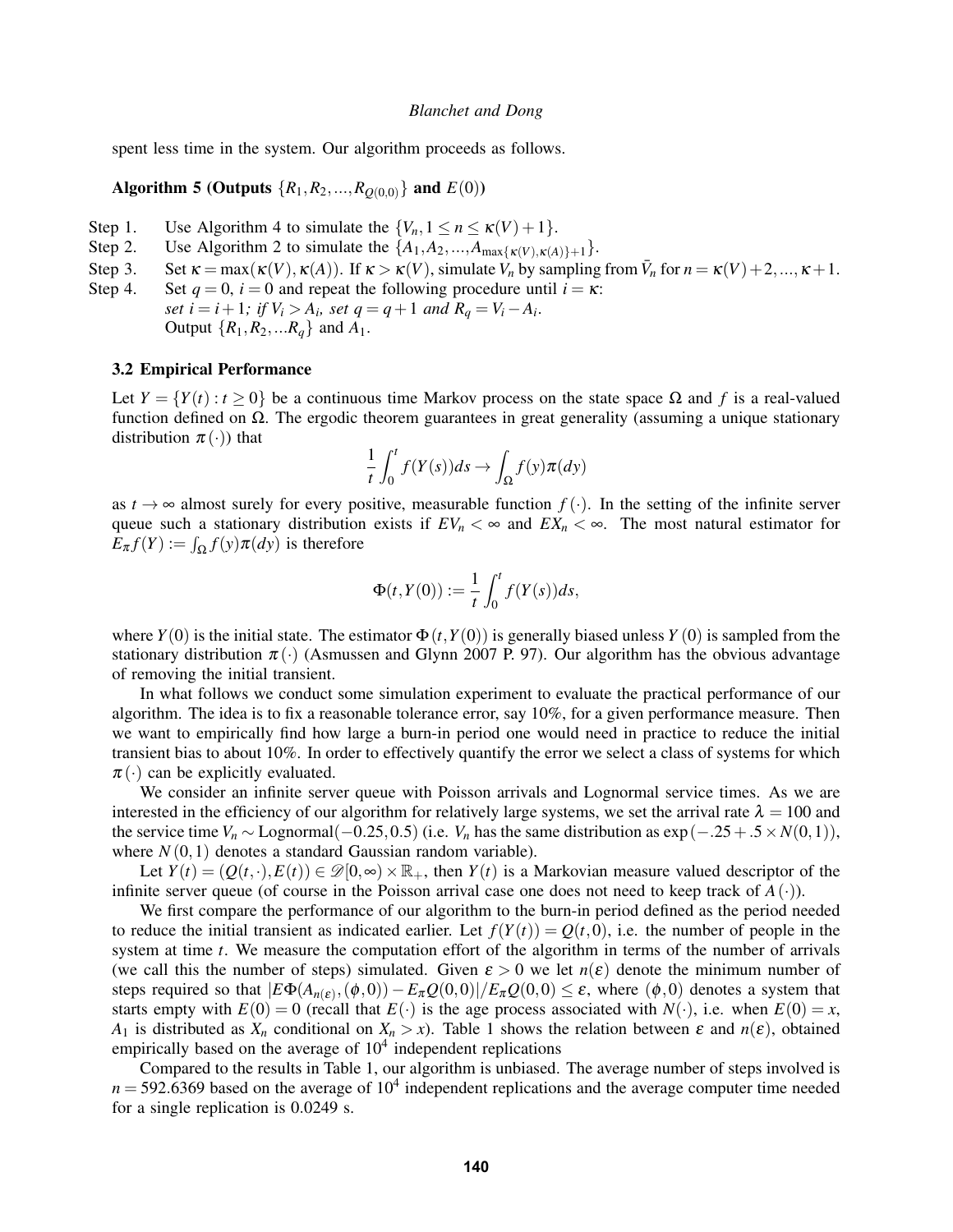| £         | $n(\mathcal{E})$ | computer time (s) |
|-----------|------------------|-------------------|
| $10.26\%$ | $6 \times 10^2$  | 0.0310            |
| $5.71\%$  | $1 \times 10^3$  | 0.0382            |
| $1.17\%$  | $5 \times 10^3$  | 0.1367            |

Table 1: Bias of  $\Phi(S_{n(\varepsilon)})$ .

In addition, in Table 2 we compare the performance of the estimators  $\Phi(A_n,(\phi,0))$  and  $\Phi(A_{n'},(Q(0,\cdot),A_1)),$ where  $Q(0, \cdot)$  and  $A_1$  are sampled according to Algorithm 5. *n* and *n'* are calibrated so that the computation budget is basically the same in both estimators. Under our procedure, *E*κ, the average number of arrivals required to terminate is approximately equal to 600. So for instance, the first row in Table 2 corresponds to  $n = 10^4$ . This means that  $n' \approx 9.4 \times 10^3 = 10^4 - 600$ . The true value of  $E_{\pi}Q(0,0)$  is 88.2497. The sample mean and sample standard deviation are calculated using the method of Batch means. The result in Table 2 shows that our mixed method performs better than the batch means with relatively small computation budget, while with large budget, the two methods are about the same.

|                 | $(\phi,0)$  |            | $(Q(0,\cdot),A_1)$ |            |  |
|-----------------|-------------|------------|--------------------|------------|--|
| n               | Sample Mean | Sample Std | Sample Mean        | Sample Std |  |
| $1 \times 10^4$ | 86.1274     | 1.0104     | 88.1713            | 0.6018     |  |
| $5 \times 10^4$ | 89.0893     | 0.4587     | 88.2956            | 0.3770     |  |
| $1 \times 10^5$ | 88.5151     | 0.3531     | 88.1270            | 0.2976     |  |
| $5 \times 10^5$ | 88.3022     | 0.1481     | 88.3581            | 0.1402     |  |

Table 2: Simulation result with different initial states.

#### 4 APPLICATION TO SENSITIVITY ANALYSIS OF INFINITE SERVER QUEUE

In this section, we apply our algorithm to sensitivity analysis of the infinite server queue. We consider a sequence of systems indexed by  $(\lambda, v), \lambda > 0, v > 0$ . Given  $(\lambda, v)$ , the interarrival times are multiplied by  $1/\lambda$ , obtaining  $X_n/\lambda$  for all *n*, and the service times are multiplied by  $1/\nu$ , thus we have  $V_n/\nu$  for all *n*. We assume that  $EV_n < \infty$  and  $EX_n < \infty$ . We will use the notation  $Q_{\lambda, v}(\cdot)$  to denote the infinite server queue descriptor for the  $(\lambda, v)$ -system. Our strategy rests on the application of Infinitesimal Perturbation Analysis (IPA), see for instance Glasserman (2003) P. 386. We assume here that the interarrival times have a continuous distribution.

We illustrate the methodology by computing the sensitivity of the steady-state average remaining service time, which we denote by  $E_{\pi} \overline{R}(\lambda, v)$ ; namely,

$$
E_{\pi}\bar{R}(\lambda,\nu)=E_{\pi}\frac{1}{Q_{\lambda,\nu}(0,0)}\int_0^{\infty}yQ_{\lambda,\nu}(0,dy).
$$

We also consider

$$
E_{\pi}R^{\infty}(\lambda,\nu)=E_{\pi}(\inf\{y\geq 0:Q_{\lambda,\nu}(0,y)=0\}),
$$

in words, the steady-state maximum remaining service time. In order to apply IPA we need to define a few quantities.

First, let us define  $\bar{\Xi}(\lambda, v)$  to be the average elapsed service time of the customers that are present at time zero (given the construction of the stationary process  $\{Q_{\lambda,v}(t, \cdot): t \in (-\infty, \infty)\}\)$ , see Figure 2). That is,

$$
\bar{\Xi}(\lambda,\nu)=\frac{1}{Q_{\lambda,\nu}(0,0)}\sum_{n=-1}^{-\infty}\frac{|A_n|}{\lambda}I\left(\frac{|A_n|}{\lambda}<\frac{V_n}{\nu}\right)
$$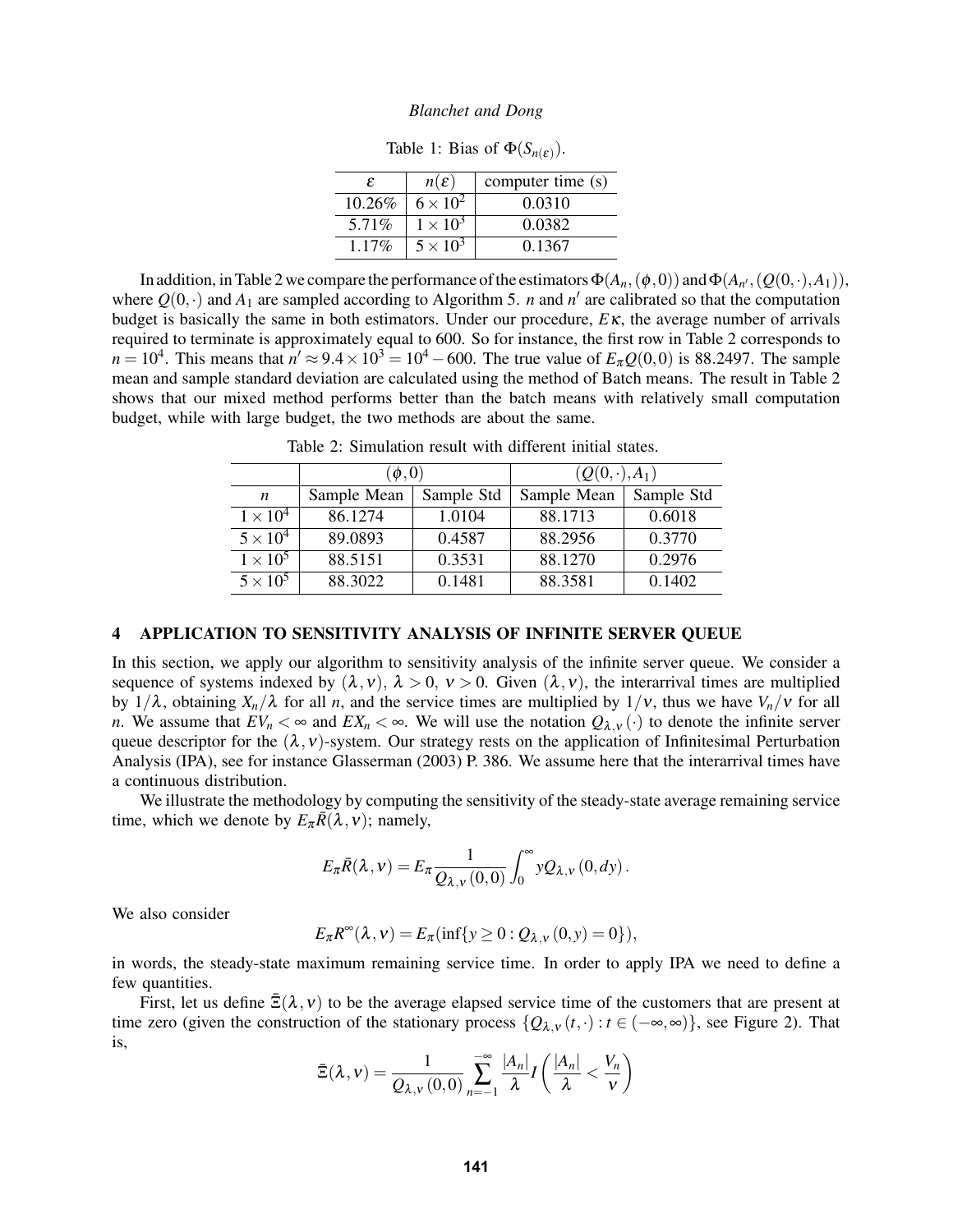Likewise, define  $\bar{V}(\lambda, v)$  as the average of the total service requirement of the customers that are present at time zero, namely

$$
\bar{V}(\lambda, v) = \frac{1}{Q_{\lambda, v}(0, 0)} \sum_{n=-1}^{-\infty} \frac{V_n}{v} I\left(\frac{|A_n|}{\lambda} < \frac{V_n}{v}\right).
$$

Next, we define  $\Xi^{(\infty)}(\lambda, v)$  as the elapsed service time of the customer with the maximum remaining service time at time zero and  $V^{(\infty)}(\lambda, v)$  as his total service time requirement. Specifically, if we let  $m = \arg \max \{ n : V_n / v - |A_n| / \lambda \}$  then

$$
\Xi^{(\infty)}(\lambda, v) = \frac{|A_m|}{\lambda} \text{ and } V^{(\infty)}(\lambda, v) = \frac{V_m}{v}
$$

We then obtain the following representation for the derivatives of  $E_{\pi}R(\lambda, v)$  and  $E_{\pi}R^{\infty}(\lambda, v)$  with respect to  $\lambda$  and  $\nu$ .

Lemma 5 We have that i)

$$
\frac{\partial}{\partial \lambda} E_{\pi} \bar{R}(\lambda, v) = \frac{1}{\lambda} E_{\pi} \bar{\Xi}(\lambda, v) \text{ and } \frac{\partial}{\partial v} E_{\pi} \bar{R}(\lambda, v) = -\frac{1}{v} E_{\pi} \bar{V}(\lambda, v).
$$

ii)

$$
\frac{\partial}{\partial \lambda} E_{\pi} R^{\infty}(\lambda, \nu) = \frac{1}{\lambda} E_{\pi} \Sigma^{(\infty)}(\lambda, \nu) \text{ and } \frac{\partial}{\partial \nu} E_{\pi} R^{\infty}(\lambda, \nu) = -\frac{1}{\nu} E_{\pi} V^{(\infty)}(\lambda, \nu)]
$$

*Proof.* We only give a proof of part i) here as the proof of part ii) is entirely analogous. Let  $R_n$  denote the remaining service time of the *n*th customer at time zero and  $V_n$  as his total service time requirement, then  $R_n \leq V_n$ . Thus if  $EV_n < \infty$ , we have

$$
E_\pi\bar{R}(\lambda,\nu)<\infty
$$

for any  $\lambda > 0, v > 0$ .

For a fixed sample path  $\omega$  constructed backward in time, let  $R_n(\lambda, v, \omega)$ ,  $n < 0$ , denote the remaining service time of customer *n* (counting backward in time) at time 0 in system  $(\lambda, v)$ . Then  $R_n(\lambda, v, \omega)$  =  $(V_n(\omega)/v - |A_n(\omega)|/\lambda)^+$  and

$$
\lim_{h \to 0} \frac{R_n(\lambda + h, v, \omega) - R_n(\lambda, v, \omega)}{h} = \frac{|A_n(\omega)|}{\lambda^2} \mathbb{1} \{ \frac{V_n(\omega)}{v} \ge \frac{|A_n(\omega)|}{\lambda} \}
$$
\n
$$
\lim_{h \to 0} \frac{R_n(\lambda, v + h, \omega) - R_n(\lambda, v, \omega)}{h} = -\frac{V_n(\omega)}{v^2} \mathbb{1} \{ \frac{V_n(\omega)}{v} \ge \frac{|A_n(\omega)|}{\lambda} \}
$$

Thus the derivative  $\frac{\partial}{\partial \lambda} \bar{R}(\lambda, v)$  and  $\frac{\partial}{\partial v} \bar{R}(\lambda, v)$  exists.

Let  $\Xi_n$  denote the elapsed service time of the *n*th customer at time zeros and define  $\Xi_n = V_n$  if he is no longer in the system at time zero, then  $\Xi_n \leq V_n$ . Therefore  $E_{\pi} \frac{\partial}{\partial \lambda} \bar{R}(\lambda, v) < \infty$  and  $E_{\pi} \frac{\partial}{\partial v} \bar{R}(\lambda, v) < \infty$ .  $\operatorname{As} |(\bar{R}_n(\lambda+h,\nu)-\bar{R}_n(\lambda,\nu))/h| \leq \max_{\kappa_{\lambda+h,\nu} < n < 0} V_n/\lambda^2$  and  $|(\bar{R}_n(\lambda,\nu+h)-\bar{R}_n(\lambda,\nu))/h| \leq \max_{\kappa_{\lambda,\nu+h} < n < 0} V_n/\nu^2$ , by Lebesgue Dominated Convergence Theorem, we have

$$
\frac{\partial}{\partial \lambda} E_{\pi} \bar{R}(\lambda, v) = E_{\pi} \frac{\partial}{\partial \lambda} \bar{R}(\lambda, v) \text{ and } \frac{\partial}{\partial v} E_{\pi} \bar{R}(\lambda, v) = E_{\pi} \frac{\partial}{\partial v} \bar{R}(\lambda, v)
$$

As the interarrival times have a continuous distribution,  $P(V_n/v = |A_n|/\lambda) = 0$  for  $n < 0$ . Combining the change of limit and the sample path analysis we have

$$
\frac{\partial}{\partial \lambda} E_{\pi} \bar{R}(\lambda, v) = \frac{1}{\lambda} E_{\pi} \bar{\Xi}(\lambda, v) \text{ and } \frac{\partial}{\partial v} E_{\pi} \bar{R}(\lambda, v) = -\frac{1}{v} E_{\pi} \bar{V}(\lambda, v)
$$